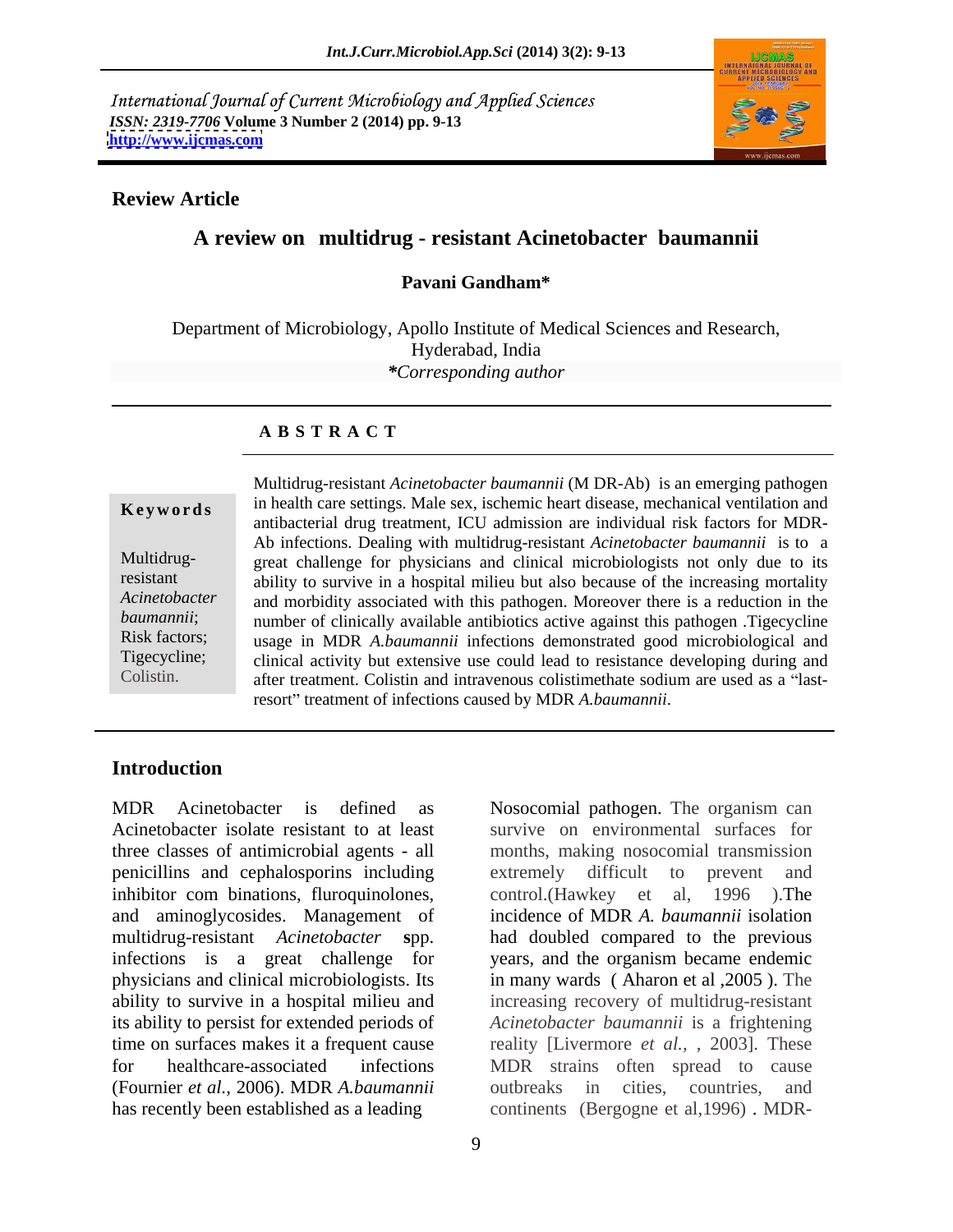Ab has emerged worldwide as an MDR *A. baumannii*: metronidazole was frequently in severely ill patients age group and in respiratory samples. (Maragakis et al, 2008). MDR-Ab is an This study also suggested ICU admission emerging pathogen in health care settings, of the patient as an independent risk especially in the intensive care setting (Fedrerico *et al.,* 2007) and lead to

*Acinetobacter baumannii* in intensive care reduced the number of clinically available antibiotics that retain activity against this of novel treatment strategies for infections caused by *A. baumannii* is necessary

Risk factors for colonization or infection with multidrug-resistant Acinetobacter **Clinical implications of MDRAB** species are prolonged length of hospital stay, exposure to an intensive care unit (ICU), receipt of mechanical ventilation, by MDR A. baumannii has been colonization pressure, exposure to increasing worldwide. Crude mortality antimicrobial agents esp., carbapenems, rates of  $30 - 75\%$  have been reported for colistin, recent surgery, invasive nosocomial pneumonia caused by *A.* procedures, underlying severity of *baumannii* (Vikas et al., 2010). illness.(Cisneros *et al*., 2002). The *Acinetobacter* pneumonia increases the individual risk factors for isolation of ICU stay by several days. The median MDR *A.baumannii* that were identified by length of stay with such an infection is multivariate analysis were male sex, reported to be 21 days as compared to 14 underlying comorbidity of ischemic days for controls. Such an event in heartdisease, mechanical ventilation, and addition to causing inconvenience to antimicrobial drug treatment. Two agents patients puts extra financial burden on the used in the hospital were associated with healthcare system (Fagon *et al.*, 1993).

important health care associated identified as a risk factor and the penicillin pathogen, causing infections such as group was identified as having a protective ventilator-associated pneumonia, effect (Aharon *et al.*, 2005). The risk bloodstream infections, and wound factor analysis of MDR-Ab infections infections (Villegas *et al.,* 2003). MDR done by Huang *et al*., 2013 , revealed Ab infections have an extremely high more prevalence of MDR-Ab in male crude mortality rate and occur most patients who belonged to above 65 yrs multiple outbreaks (Jawad et al, 1996). respiratory care equipment, wound care Epidemic outbreaks of multi-drug resistant items (Bernades *et al.,* , 2004) . Medical units (ICUs) are increasing (Ji Ye *et al.,* emphasizing the need for special attention 2010) . The global emergence of multidrug to disinfection of shared items and extra resistant *Acinetobacter baumannii* has caution with respiratory care and wound factor analysis of MDR-Ab infections age group and in respiratory samples. This study also suggested ICU admission of the patient as an independent risk factor for MDR-Ab infection. Outbreaks of MDR-Ab infection have been traced to procedures, humidifiers, and patient care equipment has been implicated, care procedures (Villegas *et al.,* , 2003).

pathogen. For this reason, the development Wilks *et al.,* 2006, reported a recent (Mexitxell *et al.,* 2013). environmental contamination found on **Risk factors for MDR-Ab** lifting equipment, door handles, mops, and outbreak of multidrug-resistant *Acinetobacter* infection, with curtains, laryngoscope blades, patient keyboards.

# **Clinical implications of MDRAB**

The incidence of severe infection caused by MDR *A. baumannii* has been rates of  $30 - 75\%$  have been reported for *baumannii* (Vikas *et al.,* 2010). healthcare system (Fagon *et al*., 1993).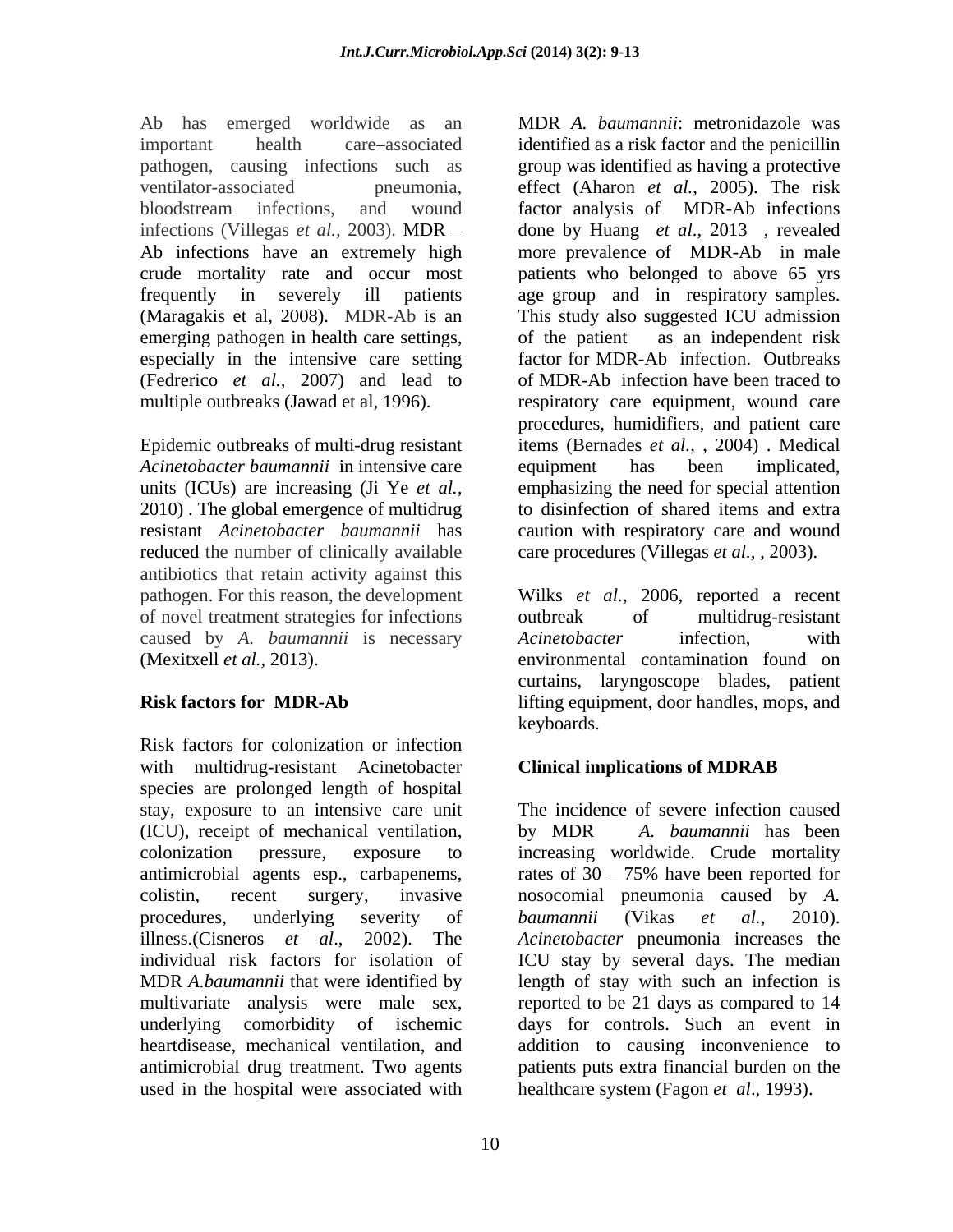MDR *A. baumannii* infections tend to Carbapenem - resistant *A baumannii* , occur in immunosuppressed patients, in tigecycline and colistimethate are two of patients with serious underlying diseases, and in those subjected to invasive (Vikas *et al.*, 2010). Tigecycline has procedures and treated with broad spectrum antibiotics (Garcia *et al.*, 2001). Infections and demonstrated good<br>They are implicated as the cause of microbiological and clinical activity. But ventilator-associated pneumonia (VAP), in the coming few years' extensive use urinary tract infections, and bacteremia. *A.*  could affect its activity, owing to *baumannii* also causes, albeit less resistance being developed during and frequently, complicated skin and soft tissue, abdominal, and central nervous treatment of MDR A. baumannii system infections (Fournier *et al.*, , 2006). infections, Tigecycline can be used in Of recent importance is that *A. baumannii* combination with levofloxacin,amikacin, has become a major pathogen found in combat-associated wounds (Aronson *et al.,* 2006). The factors contributing to colonization, virulence, and invasion are being defined (Smith *et* sodium are peptide antibiotics that have al., 2007). It is often difficult to been increasingly used as a "last-resort" distinguish between infection and treatment of infections caused by MDR A. colonization with *A. baumannii* (Joly *et*  baumannii. Unfortunately, there have been *al.,* 2005). There is considerable few reports of resistance to colistin in A. controversy over whether infections baumannii. (Gales *et al.,* 2001). Among caused by this organism lead to severely ill patients with MDR unfavorable outcomes (Blot *et al.,* 2003). *Acinetobacter* species infections, including However, various studies revealed that the bacteremia, pneumonia, sepsis, CNS recovery of *A. baumannii* in the infection, and intra-abdominal infection, hospitalized patient is an indicator of improvement with colistin of about 80 % severe illness, with an associated mortality was observed (Markagakis *et al.,* , 2008). of approximately 30% (Wilson *et al.,* But colistin is reported to have relatively

Historically, carbapenems have resulted in response rates for parenteral colistin caused by MDR *A baumannii. But* if the isolates are resistant to the carbapenems (Markagakis et al., 2008). Hetero limits for therapeutic options in infected *A. baumannii* isolates expressing *baumannii* (Li et al, 2006). The impact of plasmid-mediated carbapenemases. For heteroresistance will need to be evaluated

11

2004). poor lung and CSF distribution and the **Treatment Treatment of infections (Levin et al, 1999). Various** the best therapeutic response for infections treatment of MDR *Acinetobacter* species ,.antimicrobial resistance poses great resistance i.e subpopulations of genetically patients. Doripenem is active against than the original parent clone is a Carbapenemasenegative *A. baumannii* particularly frightening development that isolates, but is inactive against has been recently described for *A.*  the most frequently used alternative agents (Vikas *et al.,* , 2010) . Tigecycline has been studied against MDR *A. baumannii* infections and demonstrated good microbiological and clinical activity. But after treatment with this drug. For the treatment of MDR *A. baumannii* imipenem, and colistin but tigecycline / piperacillin-tazobactam combination is antagonistic and should not be considered. Colistin and intravenous colistimethate severely ill patients with MDR improvement with colistin of about 80 % clinical outcomes vary for different types studies have reported higher clinical response rates for parenteral colistin in ventilator-associated pneumonia. (Markagakis *et al.,* 2008). Hetero identical subclones that are more resistant *baumannii* (Li et al, 2006). The impact of heteroresistance will need to be evaluated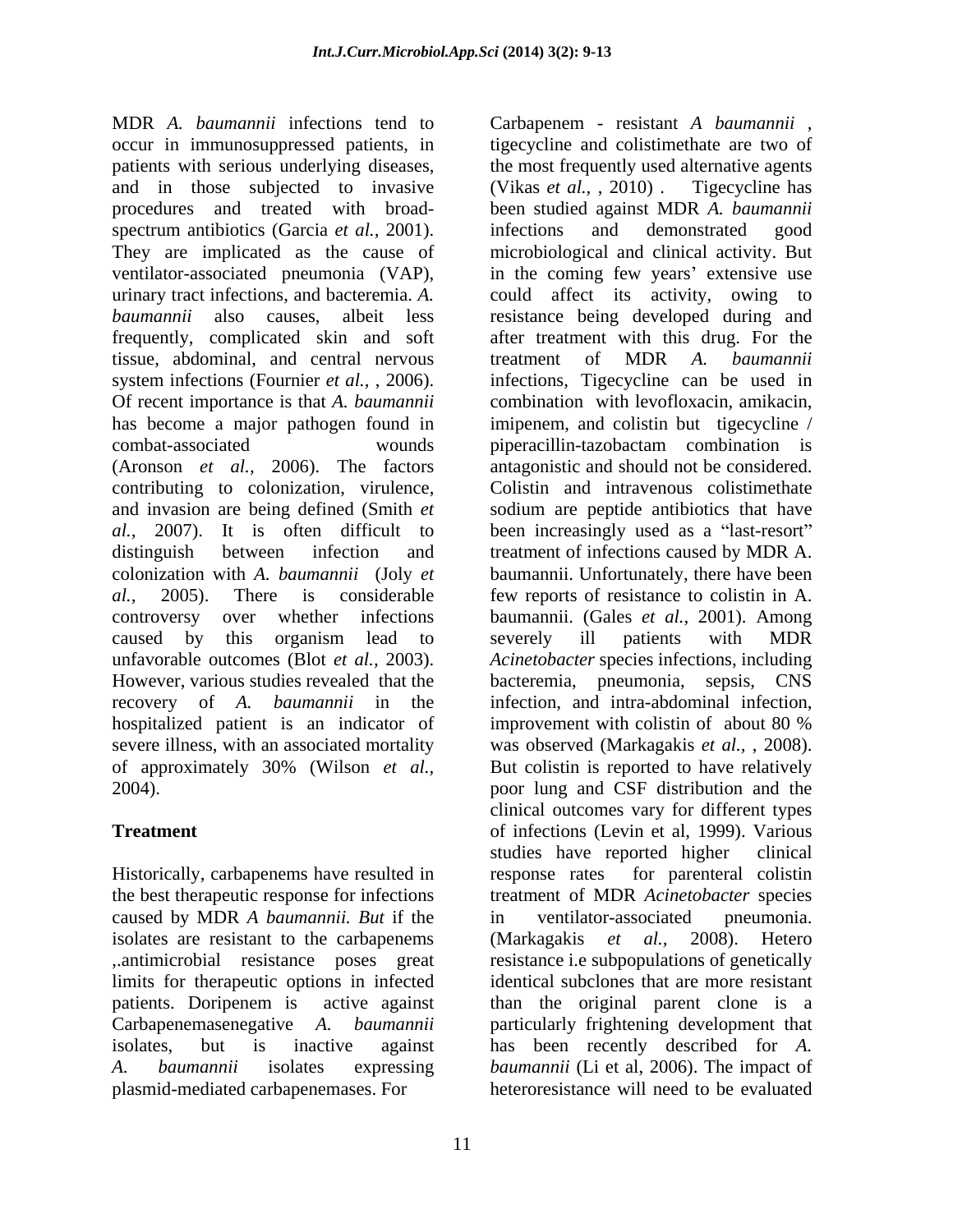and monitored in a prospective manner as <br>clinicians begin to study outcomes in  $\frac{4}{3}$ clinicians begin to study outcomes in patients undergoing treatment with Blot, S., K. Vandewoude, and F. Colardyn. colistin.[30]. But, presently there are no better available options except colistin and tigecycline for treatment of multidrug resistant Acinetobacter baumannii Cisneros JM, Rodríguez-Baño J. . 2002.

MDR *A. baumannii* has recently been established as a leading nosocomial pathogen .MDR-Ab is an emerging Fagon JY, Chastre J, Hance AJ, MontraversP, pathogen in health care settings, especially in the intensive care setting. There is an increased prevalence of MDR-Ab in elderly male patients and in respiratory hospital stay. Am J Med. 94:281–8.<br>Federico P, Andrea M, Kristine M . 2007. samples . ICU admission is as an  $\frac{1 \text{ Cacl}}{\text{Clobel}}$  Challenge of Multidrug Position independent risk factor for MDR -Ab<br>Acinetobacter baumannii. Antimicrob infection. At present colistin and Agents Chemother. 51(10): 3471-3484. tigecycline remain drugs of choice for Fournier PE, Richet H. 2006. The MDRAB infections. Tigecycline should begidemiology and control of not be used in combination with *Acinetobacter baumannii* in health care piperacillin-tazobactam for MDR-Ab infections. Keeping in view reports of Gales, A. C., A. O. Reis, and R. N. Jones.<br>
resistance to tigecycline as well as colistin 2001. Contemporary assessment of resistance to tigecycline as well as colistin,<br>though four there is a need for neuron antimicrobial susceptibility testing though few , there is a need for newer drugs for these infections in the coming

- Aharon A , Shiri Navon V, Orly H*.* 2005 .
- Aronson, N. E., J. W. Sanders, and K. A. Moran. 2006*.* In harm's way: infections in
- Bergogne-Berezin, E., and K. J. Towner.
- Bernards AT, Harinck HI, Dijkshoorn L, van Look inside your medical equipment.

Infect Control Hosp Epidemiol. 25:1002 4.

- 2003*.* Nosocomial bacteremia involving *Acinetobacter baumannii* in critically ill patients: a matched cohort study. Intensive Care Med. *29:471-475.*
- infections. Nosocomial bacteremia due to Nosocomial bacteremia due to *Acinetobacter baumannii*: epidemiology, clinical features and treatment. Clin Microbiol Infect11:687–93
	- Novara A, Gibert C. 1993.Nosocomial pneumonia in ventilated patients: a cohort study evaluating attributable mortality and hospital stay. Am J Med. 94:281-8.
	- Federico P, Andrea M, Kristine M *.* 2007. Global Challenge of Multidrug-Resistant *Acinetobacter baumannii.*
	- Fournier PE, Richet H. 2006. The epidemiology and control of facilities. Clin Infect Dis. 42:692–9.
- years.<br>
and quality control guidelines. J. Clin. Gales, A. C., A. O. Reis, and R. N. Jones. 2001*.* Contemporary assessment of antimicrobial susceptibility testing methods for polymyxin B and colistin: review of available interpretative criteria Microbiol. 39:183*-190.*
- **References** Garcia-Garmendia, J. L., C. Ortiz-Leyba, J. Multiresistant Acinetobacter baumannii Almodovar, and M. Gili-Miner. 2001*.* Emerging Infectious Diseases 11( 1) :22- Risk factors for *Acinetobacter baumannii* 29 nosocomial bacteremia in critically ill Garnacho-Montero, F. J. Jimenez- Jimenez, C. Perez-Paredes, A. E. Barrero patients: a cohort study. *Clin. Infect. Dis. 33:939-946.*
	- deployed American military forces. Clin. Hawkey PM. 1996. Influence of relative Infect. Dis. 43:1045*-1051.* humidity and suspending menstrua on 1996. Acinetobacter spp. as nosocomial surfaces. J Clin Microbiol. 34: 2881-2887. survival of *Acinetobacter* spp on dry
	- pathogens: microbiological, clinical, and Huang J, Chen E, QU Hong-ping. epidemiological features. Clin. Microbiol. 2013. Sources of multidrug-resistant Rev. 9:148-165*. Acinetobacter baumannii* and its role in der Reijden TJ, van den Broek PJ. 2004. **Participal entity in the analytist and P**ersistent Acinetobacter *baumannii*? unit patients *Chin Med J 126 (10):1826*-Huang J, Chen E, QU Hong-ping. *2013.*Sources of multidrug-resistant respiratory tract colonization and nosocomial pneumonia in intensive care unit patients . *Chin Med J 126 (10):1826- 1831*